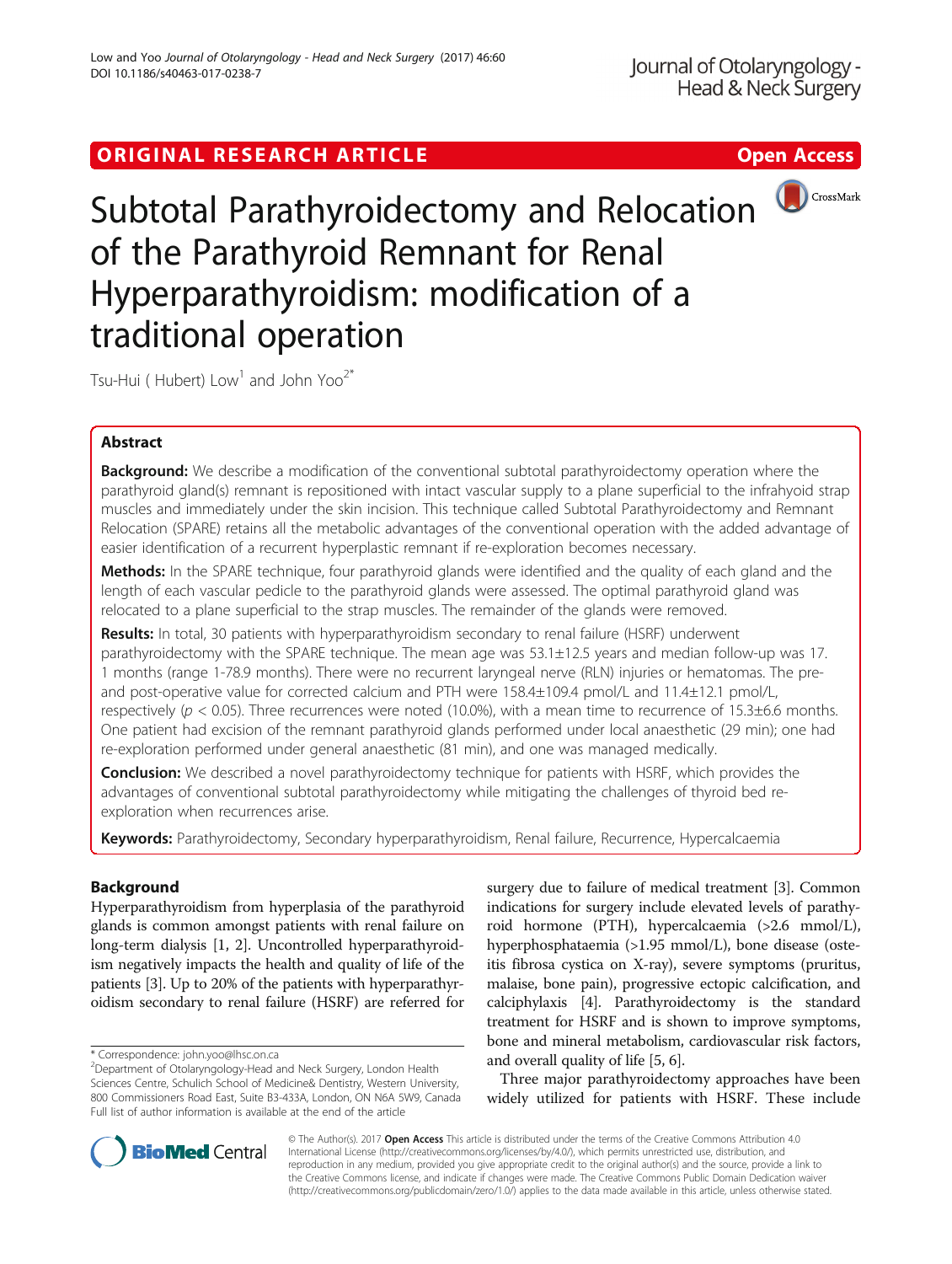subtotal parathyroidectomy (STP), total parathyroidectomy with autotransplantation (TPAT) and total parathyroidectomy without autotransplantation (TP) [\[1](#page-5-0)]. In STP all hyperplastic parathyroid glands are removed except for a small remnant of vascularized parathyroid tissue (50 mg), which is left inside the thyroid bed [\[7](#page-5-0), [8](#page-5-0)]. The blood supply and neurovascular relationship of the parathyroid glands has been well described. There is considerable variability but most commonly arise from branches of the inferior thyroid artery [\[9](#page-6-0), [10\]](#page-6-0). The main advantage of STP is the maintenance of the native blood supply to the remnant parathyroid gland, hence preserving the ability of the remnant gland to continue secreting PTH hormone. This reduces the severity and duration of symptomatic hypocalcaemia that may result in the postoperative period [\[8](#page-5-0), [11\]](#page-6-0). An additional advantage of this technique may be a lower incidence of recurrences as compared to TPAT [\[12\]](#page-6-0). The major disadvantage with STP is the difficulty in re-exploration of the thyroid bed for recurrent disease, with the potential of injury to the RLN [[8](#page-5-0)]. Unfortunately, with continued dialysis, recurrence of HSRF is a frequent occurrence regardless of initial surgical technique, and may be caused by proliferation of the remnant or autotransplanted parathyroid tissue or a supernumerary gland [[13](#page-6-0)].

TPAT may mitigate the need for thyroid bed reexploration when recurrent disease occurs because parathyroid glands may be autotransplanted into different sites such as the sternocleidomastoid muscle or brachioradialis muscle of the forearm [[14](#page-6-0), [15\]](#page-6-0). However a disadvantage may be a higher rate of recurrence and the difficulty in managing these cases. On a recent meta-analysis the rate of recurrent disease was found to be higher for TPAT as compared to STP [[12\]](#page-6-0). In addition, there is often a delay in return of the parathyroid function since the autotransplanted parathyroid tissue requires recruitment of new blood supply from the host bed to regain function [\[8\]](#page-5-0).

In recent years, some surgeons have adopted the TP for patients with HSRF [[7,](#page-5-0) [16\]](#page-6-0). Several studies have noted the return of PTH levels in some patients over time despite complete removal of the parathyroid gland [[16](#page-6-0)–[18](#page-6-0)]. Series utilizing TP have noted reduced rates of recurrent hyperparathyroidism [\[19\]](#page-6-0) as compared to both STP and TPAT. However the likelihood of permanent hypoparathyroidism is significantly higher with TP [[18](#page-6-0), [19\]](#page-6-0) and for this reason is generally a technique that is offered for selected patients.

STP may be the most appropriate procedure for patients who are candidates for renal transplantation or for patients with persistent hyperparathyroidism following renal transplantation (tertiary hyperparathyroidism). Recent series comparing TP, TPAT, and STP in patients who went on to renal transplantation found that patients who underwent STP demonstrated better kidney function during the post-operative period [[11, 20\]](#page-6-0).

The objective of this study was to describe a technical modification of the conventional STP operation. Subtotal parathyroidectomy and relocation of the parathyroid remnant (SPARE) preserves a vascularized parathyroid remnant, identical to the STP but this remnant is repositioned to a more accessible location superficial to the plane of the infrahyoid strap muscles. The SPARE modification retains all the metabolic advantages of STP while enabling easier revision surgery and reducing the risk associated with thyroid bed re-exploration in the event that the remnant becomes the source of recurrence.

## **Methods**

## Surgical technique

SPARE technique began with a standard collar incision, retraction of the infrahyoid strap muscles, and exploration to identify all the hyperplastic parathyroid glands. The degree of hyperplasia was assessed by size, nodularity and firmness.

The parathyroid glands and vascular pedicles of each gland were assessed to determine which gland may be appropriate for relocation to a plane superficial to infrahyoid strap muscles. Once the gland with the most ideal pedicle length was identified and dissected, the other hyperplastic glands were removed and confirmed on frozen section (Fig. [1a, b, and c\)](#page-2-0).

When an inferior gland was selected for preservation, it was subsequently repositioned directly at the midline, between the divided midline raphe, and superficial to the strap muscles. The strap muscles were re-approximated with sutures while the parathyroid was held in position between the strap muscles. This prevented the preserved parathyroid gland from retracting inward (Fig. [2a](#page-3-0) and [b\)](#page-3-0).

On occasion, the vascular pedicles for any of the parathyroid glands were too short for ideal midline relocation. In particular this usually occurred with preservation of the superior gland. In order to reduce tension of the vascular pedicle, a small perforation through the strap muscle directly above the preserved parathyroid gland enabled relocating the gland in the appropriate superficial plane (Fig. [3a](#page-3-0) and [b\)](#page-3-0).

The viability of the relocated parathyroid gland was then reassessed. A portion of the gland was then removed so that approximately 50 mg of parathyroid remnant remained. In doing so, bleeding from the remnant confirmed vascularity. The remnant was then marked with 2-3 large metal clips for easier future identification. Skin closure was carried out in the standard fashion and drains were not routinely inserted.

Depending on the quality of the parathyroid glands, more than one remnant may be saved. If necessary, a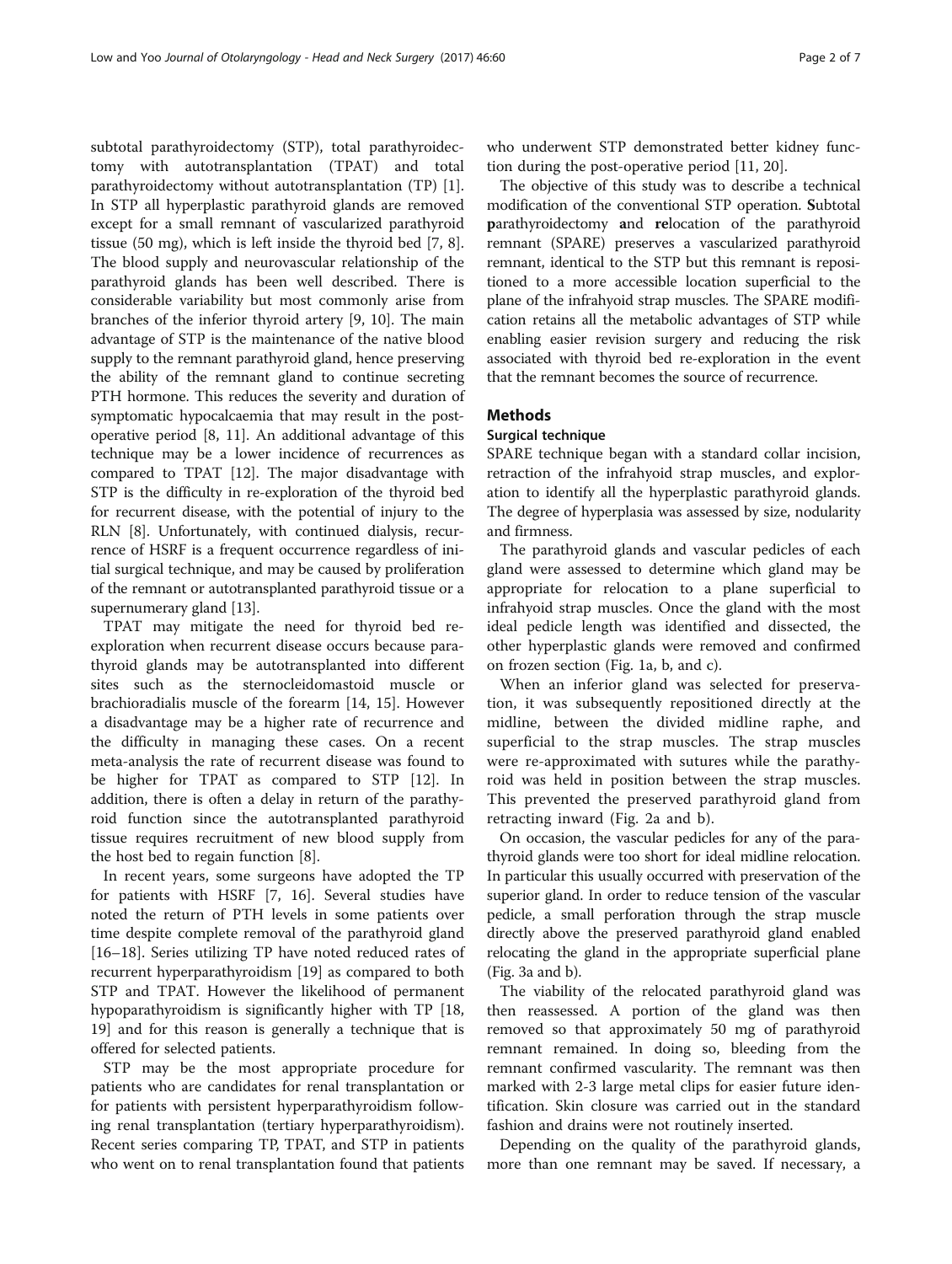<span id="page-2-0"></span>

IPG or SPG. a Legend: represents the typical location of the superior (SPG) and inferior (IPG) parathyroid glands supplied by inferior thyroid artery (ITA) and their relationship with the recurrent laryngeal nerve (RLN). **b Legend:** represents the relocated position of the new IPG. The SPG was removed after ligating the vascular input from the ITA. The IPG is relocated to a new plane by mobilizing the inferior thyroid pedicle to allow positioning without excessive tension on the vascular pedicle. c Legend: represents the relocated position of the new SPG. The IPG was removed after ligating the vascular input from the ITA. The SPG is relocated to a new plane by mobilizing the superior thyroid pedicle to allow positioning the SPG usually directly through and superficial to the strap muscles

partial thyroidectomy may improve positioning the pedicled remnant. Routine removal of thymus was not performed if four parathyroid glands were found on initial exploration.

### Peri-operative and post operative management

The calcium management was carried out in collaboration with the renal team. When possible, patients were preloaded with calcium supplementation and dialysed before the surgery. The corrected calcium and PTH levels were checked while patients were in the recovery room and the first postoperative day. The patients were routinely started on oral calcium replacement. The calcium levels were monitored every 6 h for the first 24 h and calcium corrected as required. Intravenous calcium replacements were instituted for patients with symptomatic hypocalcemia or patients with a corrected calcium level < 1.9 mmol/L.

## Data collection

Ethics approval was obtained from the institutional internal review board (University of Western Ontario, REB# 105293). Consecutive HSRF patients who underwent parathyroidectomy with the SPARE technique between 2008 – July 2014 years were included. All operations were performed at Victoria Hospital, London Health Sciences Centre. Clinical and laboratory information was collected retrospectively. Recurrent disease was defined as patients who developed recurrent symptoms or increasing PTH levels refractory to medical management.

## Statistical analysis

Statistical analysis was performed with SPSS ver.20.0. Paired student t-test was used to compare change in value. A p-value of less than 0.05 was considered statistically significant.

## Results

During the study period, 30 consecutive patients with HSRF underwent parathyroidectomy with the SPARE technique. The mean surgical time was 92.4±21.4 min. There were 13 males and 17 females with a mean age of 53.1±12.5 years. The median follow up time was 17.1 months (range 1-78.9 months). Twenty-two (73.3%) patients were on haemodialysis at the time of surgery, 2 (6.7%) on peritoneal dialysis, and 6 (20.0%) were referred following renal transplantation (Table [1\)](#page-4-0).

The cause of renal failure for this cohort is summarized in Table [2.](#page-4-0) The common indications for parathyroidectomy were elevated PTH  $(n = 30, 100%)$  and 5 patients with concurrent calciphylaxis. The mean pre-operative calcium and PTH levels were 2.5±0.5 mmol/L and 158.4±109.4 pmol/L respectively; and the mean postoperative levels were 2.1±0.3 mmol/L and 11.4 ±12.1 pmol/L respectively (Table [3\)](#page-4-0).

## Operative findings

Four parathyroid glands were found in all 30 parathyroidectomies. The mean total weight of the glands were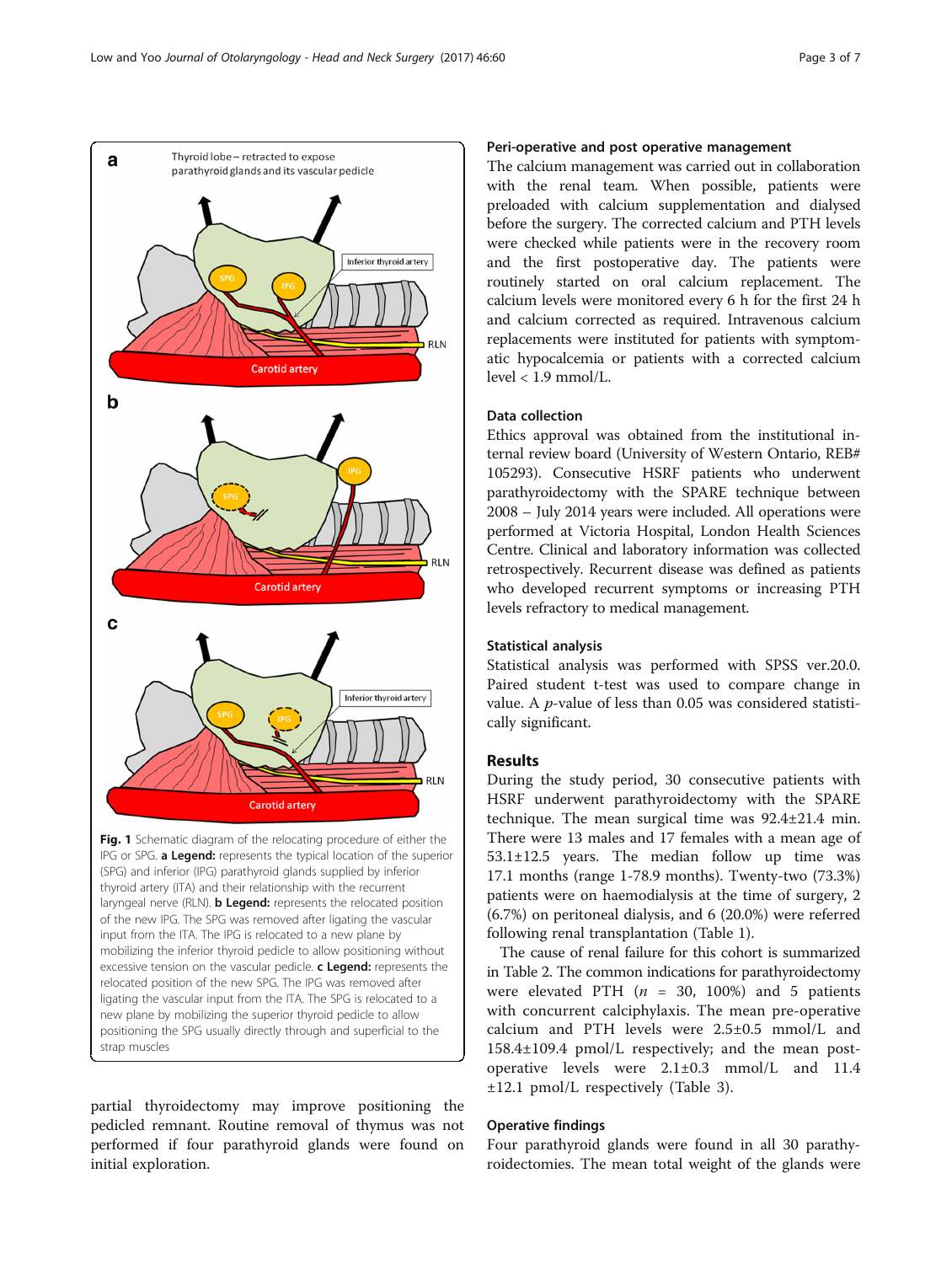<span id="page-3-0"></span>

2.7±1.7 g and the average time of surgery was 92.4 ±21.4 min. Twenty patients underwent single gland remnant relocations with 6 upper glands and 14 lower glands relocated. In 9 patients, both lower glands were relocated, whilst 1 patient had both upper glands relocated. Perforations of the strap muscles were performed in 4 patients, of which 3 were for relocation of upper gland and 1 was for relocation of the lower gland. Three hemithyroidectomies were performed, of which 2 were performed for short vascular pedicle of the relocated parathyroid glands and 1 was due to abnormally appearing nodule (Table [4](#page-4-0)). None of these patients required thyroid hormone replacement when reviewed after 1 year postoperatively.

There were no RLN injuries or neck hematomas. One patient developed tetany and one neuromuscular hyperreactivity due to hypocalcaemia. Thirty days mortality occurred in one patient due to acute myocardial infarction on post-operative day 4. This was not presumed related to serum calcium imbalance.

### Re-exploration

During the follow-up period, 3 recurrences were seen. The mean time to recurrence was 15.3±6.6 months. Of these, 2 underwent successful re-exploration, while one patient is currently being medically managed but considering re-operation. One re-exploration was performed under local anaesthetic with biochemical resolution of the PTH level (53 pmol/L to 10.7 pmol/L). The remnant hyperplastic parathyroid tissue was found at the site of initial placement under the skin incision. The total operative time was 29 min. The other re-exploration was conducted for a suspected recurrence within the thymus since only a small superficial remnant was seen overlying the strap muscles on ultrasound imaging. Re-exploration was performed under general anaesthetic with removal of the remnant hyperplastic parathyroid tissue, removal of thymic contents and exploration of the carotid sheath/lateral neck. No complications occurred in both cases.

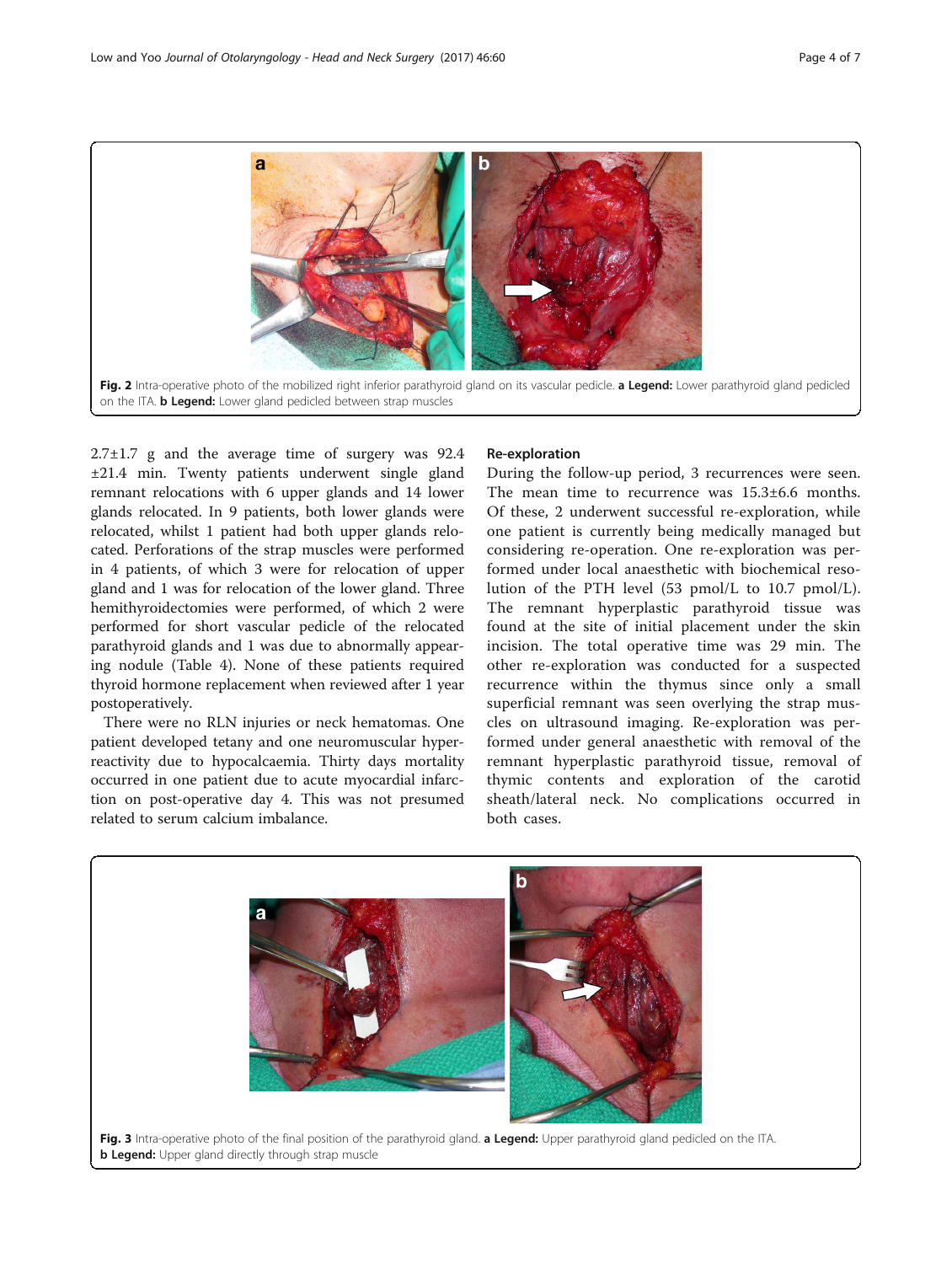**Discussion** This study described a modified surgical technique based on the conventional STP for patients with HSRF. The SPARE technique was developed in order to incorporate many of the advantages of the STP and TPAT, while mitigating the disadvantages of each. As this technique is a modification of the existing STP technique, it does not change the routine approach for the operation for surgeons who are familiar with STP.

Comparable biochemical outcomes were achieved with SPARE versus conventional STP, with postoperative PTH levels of 11.1±12.2 pmol/L [\[7](#page-5-0)]. Both STP and

Table 2 Causes of renal failure amongst the 30 patients

| Causes of renal failure             | Numbers        |
|-------------------------------------|----------------|
| Alport syndrome                     | 1              |
| Bilateral nephrectomy for carcinoma | 1              |
| Congenital renal dysplasia          | 1              |
| Diabetes Type I                     | 3              |
| Diabetes Type II                    | 6              |
| Glomerulosclerosis                  | 1              |
| Glomerulonephritis                  | 3              |
| Hypertension <sup>a</sup>           | 3              |
| IgA nephropathy                     | $\mathfrak{D}$ |
| Lithium <sup>a</sup>                | 2              |
| Nephrotic syndrome                  | 1              |
| Obstructive nephropathy             | 1              |
| Polycystic kidney disease           | 3              |
| Reflux nephropathy                  | 1              |
| Rhabdomyolysis                      | 1              |

<sup>a</sup>denotes patients who also have type II diabetes as contributing factors

<span id="page-4-0"></span>

Tertiary 6

Haemodialysis 22 Peritoneal 2

Renal **Transplant** 

Follow up **Median** Median

Recurrence 3 cases

Median 54.9 3.1 – 431.1 months

17.1 months 1.0 – 78.9 months

6

|  | Table 3 Biochemical profiles of the 30 patients |  |  |  |  |  |
|--|-------------------------------------------------|--|--|--|--|--|
|--|-------------------------------------------------|--|--|--|--|--|

|                                                     | Pre-operative<br>(Mean $\pm$ SD) | Post-operative<br>(Mean $\pm$ SD) | 6 Months<br>Post-operative<br>(Mean $\pm$ SD) |
|-----------------------------------------------------|----------------------------------|-----------------------------------|-----------------------------------------------|
| Calcium (mmol/L)<br>Normal range:<br>$2.15 - 2.55$  | $2.5 \pm 0.5$                    | $2.1 \pm 0.3$ <sup>†</sup>        | $2.2+0.3$ <sup>†</sup>                        |
| Phosphate (mmol/L)<br>Normal range:<br>$0.8 - 1.33$ | $1.7 + 0.7$                      | $1.6 \pm 0.6$                     | $1.7 + 0.7$                                   |
| PTH (pmol/L)<br>Normal range:<br>$1.6 - 6.9$        | 158.4±109.4                      | $11.4+12.1$ <sup>†</sup>          | $18.4 + 31.4$ <sup>†</sup>                    |
| ALP $(U/L)$<br>Normal range:<br>$36 - 104$          | 300.0±333.2                      | 231.3±182.8                       | $116.8 + 152.8$ <sup>†‡</sup>                 |

 $\frac{1}{p}$  < 0.05 when compared to pre-operative value

 $p \nmid p < 0.05$  when compared to post-operative value

TPAT offer similar early results for patients with HSRF. However, patients with TPAT may have increase likelihood of recurrence as compared to STP [\[12\]](#page-6-0). Furthermore, eradication of hyperplastic parathyroid tissue within the site of autotransplantation may be extremely problematic [\[15\]](#page-6-0). Three of 30 patients recurred in our series, with two successful re-explorations and one managed medically. Of the 2 re-explorations, one of them was performed under local anaesthetic.

Proponents of TP posit reduced recurrence rates as compared to both STP and TPAT [[19\]](#page-6-0). However, TP is clearly associated with a higher incidence of permanent hypoparathyroidism with rates as high as 20% and the management of calcium homeostasis may be more difficult in the postoperative setting [[7,](#page-5-0) [16](#page-6-0)–[18, 21](#page-6-0)–[23\]](#page-6-0). TP may be a reasonable option for critically ill patients or when renal transplantation is no longer an option [[24](#page-6-0)]. Furthermore there may be inherent benefits of retaining

Table 4 Information on parathyroid gland relocation procedure

| Operative Information           |                               |                                             |
|---------------------------------|-------------------------------|---------------------------------------------|
| Mean operative time             |                               | 92.4±21.4 min                               |
| Parathyroid gland<br>relocation | Right upper                   | 4                                           |
|                                 | Right lower                   | 9                                           |
|                                 | Left upper                    | $\mathfrak{D}$                              |
|                                 | I eft lower                   | 5                                           |
|                                 | Both upper                    |                                             |
|                                 | <b>Both lower</b>             | 9                                           |
| Additional<br>manoeuvres        | Strap perforations            | 4 (3 for the<br>upper glands)               |
|                                 | Sandwich between<br>strap/SCM | 2 (both for the<br>upper glands)            |
| Thyroid gland removal           |                               | 2 for access<br>1 due to dominant<br>nodule |

SCM Sternocleidomastoid muscle

Table 1 Clinical summary of the 30 patients in this cohort

Number 30 Age 53.1±12.5 M:F 13:17 Hyperparathyroidism Secondary 24

Length of time on renal replacement therapy

Clinical Information

prior to surgery

surgery

Renal support status at time of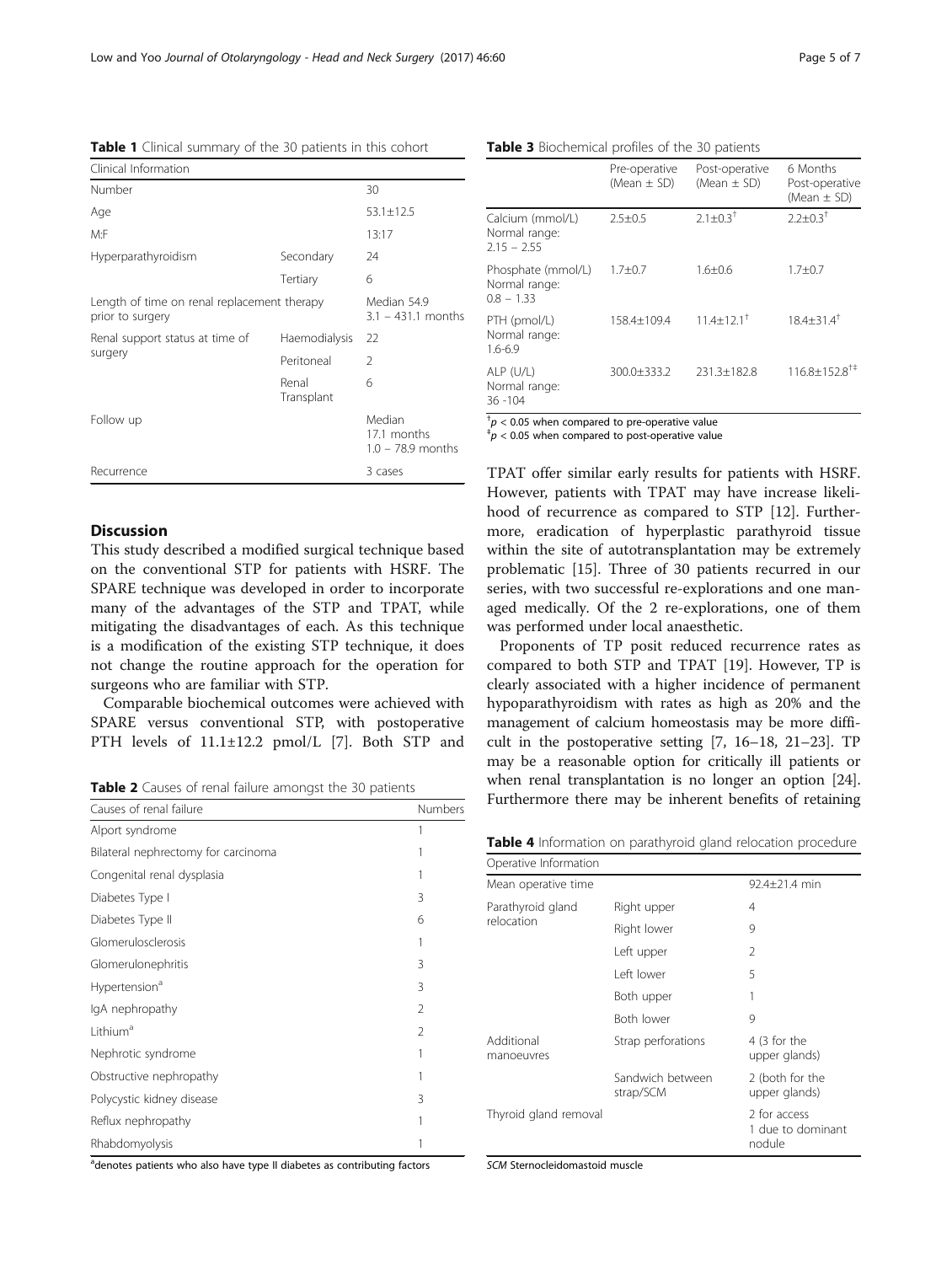<span id="page-5-0"></span>normal postoperative PTH levels even in patients who remain dialysis dependent. A recent publication by Fotheringham et al. showed that very low level of PTH post-operatively amongst patient with HSRF was associated with decreased survival [[25](#page-6-0)].

Thymectomies were not routinely performed in our patients. Although the incidence of ectopic parathyroid glands within the thymus has been shown to be 5-20%, the benefit of routine thymectomies remains controversial [1, 7, [26](#page-6-0), [27](#page-6-0)]. In our practice, we consider thymectomy if less than 4 parathyroid glands were found on initial exploration, pre-operative imaging suggesting hyperplastic parathyroid tissue within the mediastinum, or in selected recurrent cases of renal hyperparathyroidism. In this series, one patient failed at the mediastinum. In this patient, given that the surgical plane around the thymic tissue remained intact during the initial exploration, the access to this plane was straight forward during the reexploration with no additional morbidities to the RLN. Nevertheless, for surgeons who offer thymectomy as part of the initial operation, incorporating the SPARE technique is still possible.

Recurrence following parathyroidectomy for HSRF is a well-recognized problem and should be anticipated to occur in a significant number of patients who continue dialysis. Each surgical technique has distinct advantages and disadvantages in regards to recurrence rates and complications associated with revision surgery. In balancing these variables, STP has become the most common operation for HSRF patients, and especially when patients are candidates for renal transplantation. The SPARE operation does not reduce recurrence rates compared to conventional STP nor does it alter the challenges related to mediastinal recurrence. The recurrence rate in our cohort was 10%, which is comparable to the other series of conventional STP or TPAT [7, [19, 28\]](#page-6-0). However the SPARE offers clear advantages over conventional STP in situations where re-exploration is required due to the retained remnant parathyroid gland, which is conventionally situated within the thyroid bed [4, [29](#page-6-0)]. With the SPARE technique, the remnant parathyroid gland is placed in an easily accessible location superficial to the strap muscles and under the skin closure. Re-exploration and removal of this remnant tissue may be safely performed and may be done without a general anaesthetic.

### Conclusion

We described the SPARE technique of parathyroidectomy for HSRF, as a modification of the standard STP operation and report our results in 30 consecutive patients. This surgical approach was shown to achieve similar results compared to the conventional approach while enabling easier and safer access to the remnant in cases of recurrent disease.

### Abbreviations

HSRF: Hyperparathyroidism secondary to renal failure; PTH: Parathyroid hormone; RLN: Recurrent laryngeal nerve; SPARE: Subtotal parathyroidectomy and remnant relocation; STP: Subtotal parathyroidectomy; TP: Total parathyroidectomy without autotransplantation; TPAT: Total parathyroidectomy with autotransplantation

### Acknowledgements

Not applicable.

#### Funding

No funding sources.

#### Availability of data and materials

The datasets used and/or analysed during the current study are available from the corresponding author on reasonable request.

#### Authors' contributions

JY was responsible for hypothesis and surgical technique. Both authors were responsible for all other aspects of the submission including data collection, analysis, and manuscript preparation. Both authors read and approved the final manuscript.

#### Ethics approval and consent to participate

Ethics approval was obtained from the institutional internal review board (University of Western Ontario, REB# 105293).

#### Consent for publication

Not applicable.

#### Competing interests

The authors declare that they have no competing interests.

#### Publisher's Note

Springer Nature remains neutral with regard to jurisdictional claims in published maps and institutional affiliations.

#### Author details

<sup>1</sup>Head and Neck Department, Chris O'Brien Lifehouse, Missenden Road Camperdown, NSW, Australia. <sup>2</sup>Department of Otolaryngology-Head and Neck Surgery, London Health Sciences Centre, Schulich School of Medicine& Dentistry, Western University, 800 Commissioners Road East, Suite B3-433A, London, ON N6A 5W9, Canada.

### Received: 11 July 2017 Accepted: 9 October 2017 Published online: 23 October 2017

#### References

- 1. Madorin C, Owen RP, Fraser WD, et al. The surgical management of renal hyperparathyroidism. Eur Arch Oto-Rhino-L. 2012;269:1565–76.
- 2. Tominaga Y, Matsuoka S, Uno N. Surgical and medical treatment of secondary hyperparathyroidism in patients on continuous dialysis. World J Surg. 2009;33:2335–42.
- 3. Tominaga Y, Tanaka Y, Sato K, et al. Histopathology, pathophysiology, and indications for surgical treatment of renal hyperparathyroidism. Semin Surg Oncol. 1997;13:78–86.
- 4. Tominaga Y, Matsuoka S, Sato T. Surgical indications and procedures of parathyroidectomy in patients with chronic kidney disease. Ther Apher Dial. 2005;9:44–7.
- 5. Iwamoto N, Sato N, Nishida M, et al. Total parathyroidectomy improves survival of hemodialysis patients with secondary hyperparathyroidism. J Nephrol. 2012;25:755–63.
- 6. Cheng SP, Lee JJ, Liu TP, et al. Parathyroidectomy improves symptomatology and quality of life in patients with secondary hyperparathyroidism. Surgery. 2014;155:320–8.
- 7. Low TH, Clark J, Gao K, et al. Outcome of parathyroidectomy for patients with renal disease and hyperparathyroidism: predictors for recurrent hyperparathyroidism. ANZ J Surg. 2009;79:378–82.
- 8. Yoo J, Young JEM. Secondary hyperparathyroidism: surgical. In: Khan AA, Clark OH, editors. Handbook of parathyroid diseases: a case-based practical guide. London: Springer; 2012. p. 159–80.